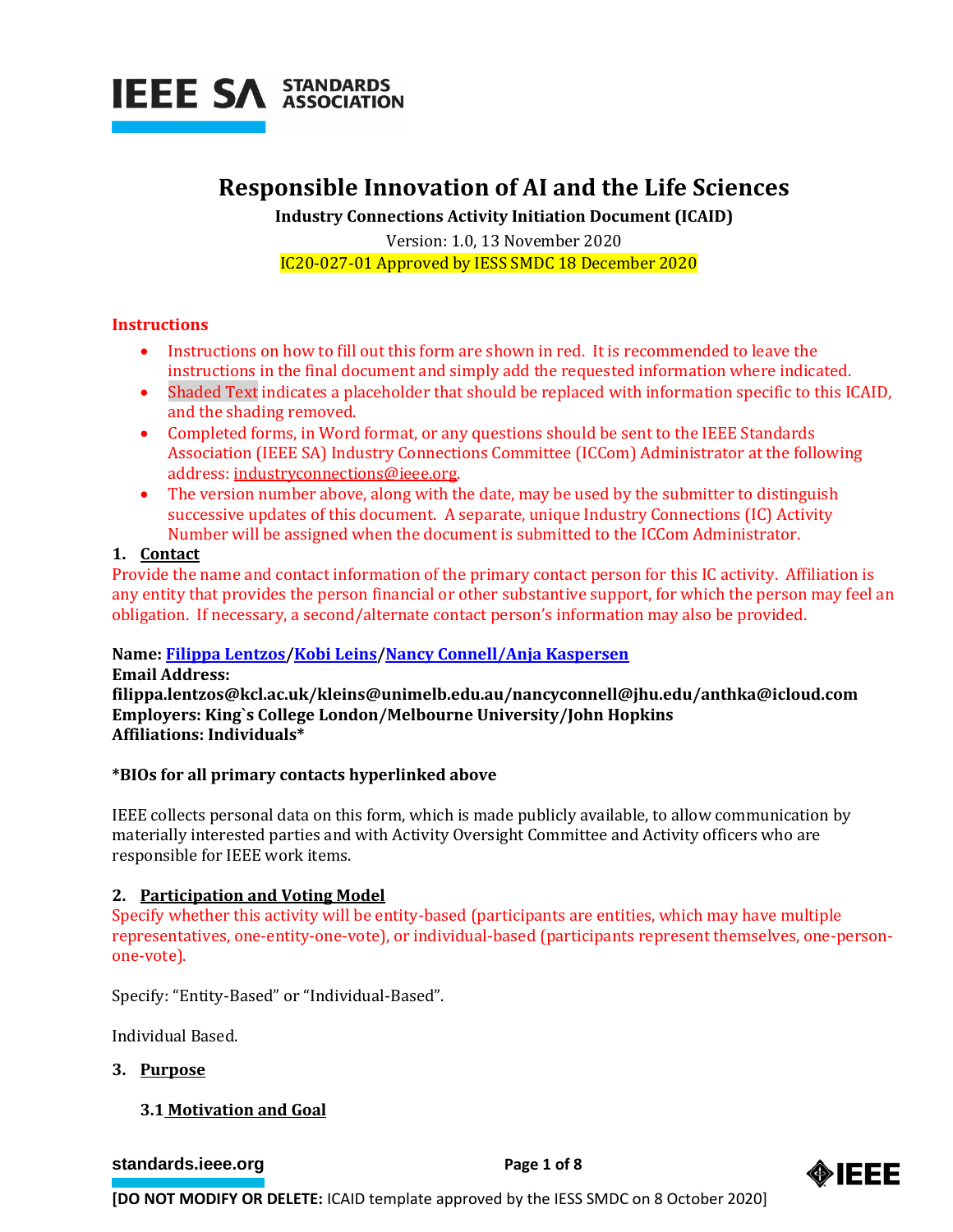Briefly explain the context and motivation for starting this IC activity, and the overall purpose or goal to be accomplished.

The goal of this Industry Connections Program is to strengthen IEEE Standards Association work on biosecurity and safety aligning and supporting with IEEE`s mission of "Advancing Technology for Humanity".

Nowhere is the potential of Artificial Intelligence (AI) and autonomous intelligent systems (AIS) more apparent than in human health and human biology, where increasingly sophisticated computational data modelling methods have led to dramatic improvements in our ability to precisely diagnose and treat disease, to estimate risks, and to deliver care. Genetic information is increasingly being used in AI algorithms to guide treatment selection and even whether treatment is provided at all. The transformative impact of these technologies and the commodification of our biological and genomic data will have significant impact on the future biological continuum and geopolitical order.

AI and AIS have also expedited public health responses to biosecurity. Advances in computational sciences and bioengineering present a set of entrenched challenges to global security, international standards, guidelines and treaties, and national frameworks, in particular, those geared towards preventing the proliferation of biological risks such as the accidental or deliberate release of pathogens or the deliberate targeting of certain groups of people or even individuals. The colossal challenges of converging technologies will require bold ideas to re-envision future biosecurity and biosafety innovation. Biosecurity is a term encompassing a broad range of policies, practices and regulatory frameworks, from overseeing biosafety, through dual use research of concern, to biological weapons programmes. Moreover, new forms of surveillance fueled by personal and biological data, prompted by a global health crisis such as the COVID-19 pandemic, can also enable unprecedented social and biological control.

Indeed, five years ago, a group of 18 scientists, engineers and ethicists, including the 2020 winner of the Nobel Prize, warned that CRISPR, a revolutionary new tool to cut and splice DNA, should be used cautiously when attempting to correct human genetic diseases, and strongly discouraged any attempts at making deliberate changes to the human genome. Conversely, the same year, more than 1000 experts, scientists and researchers warned about the dangers of autonomous weapon systems, drawing inspiration from biologists' stand against the militarization of their science. However, the uncomfortable reality of both these noble initiatives is that such weapons will likely not be purpose-built but rather derived from repurposing existing, commercial industry-driven technologies.

# **3.2 Related Work**

Provide a brief comparison of this activity to existing, related efforts or standards of which you are aware (industry associations, consortia, standardization activities, etc.).

The proposal for a dedicated IC for biosecurity and AI provides tangible, practical and actionable tools and resources, as well as knowledge-building for biotechnologists, life scientists and A/IS Creators to help guide the development and deployment of AI-based technologies in the life sciences. There have not yet been specific consortia or associations in this area directly focused on the development of official standards or working with the standards ecosystem. Although some of the ISO standards under negotiation will apply, none are specifically contemplating AI and the life sciences.

### **[standards.ieee.org](http://standards.ieee.org/)**<br> **Page 2 of 8**



**[DO NOT MODIFY OR DELETE:** ICAID template approved by the IESS SMDC on 8 October 2020]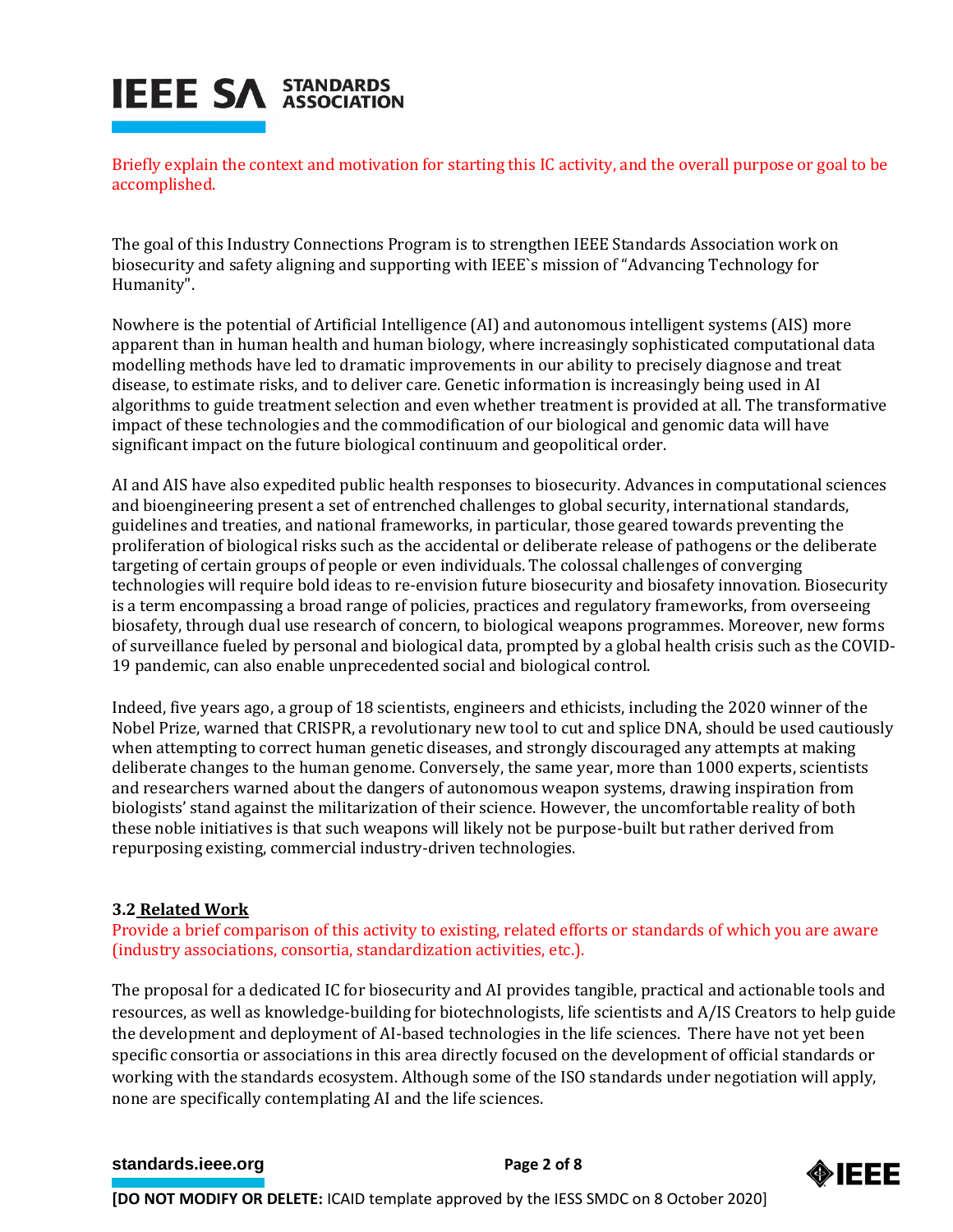The lack of a regular technical and scientific dialogue and collaborative platform impact on the ability to comprehensively and collectively review and appropriately address the risks arising from the speed in complexity and breadth of applications in life sciences, genomic technologies and bioinformatics. A lack of shared scientific and technical standards as well as the lack of a common vernacular to define the qualities of these transformative technologies and potentially bio-invasive surveillance tools, raise multiple concerns, and require urgent attention. The proliferation of data-reliant health technologies, the fastgrowing biotechnology community and the ubiquity of health data will likely contribute to the onset of new biometric-based revenue streams and the onset of a new digital age. Moreover, the lack of global and shared industry standards in key domains of the life sciences with deep and profound impact on international security not only hinders the interoperability of such technologies but also raises a separate set of concerns which might complicate regulatory compliance of opportunities and assessments.

This activity will identify key priority areas requiring improved engagement and work from the standards community.

# Related and relevant work include:

- IEEE Explore: Malaysia: Bioethics as a biosecurity measure for monitoring genetic engineering activities against the threat of bioterrorism. Marina Abdul Majid. 2012.
- IEEE Explore: Experiences with Extreme Programming in Telehealth: Developing and Implementing a Biosecurity Health Care Application. A Fruhlin, K.Tyser, G.J. de Vreede
- IEEE Explore: A comprehensive threat management framework for a crop biosecurity national architecture. R.L. King, DH Poston, L.Wasson, W.Givens
- IEEE Journal of Biomedical and Health Informatics
- IEEE. A New Horizon within reach for personal health data security and patient safety with block chain. Maria Palombini. 2017

There are also related IC efforts, which will be instrumental to collaborate with to bring this work forward. These include:

- IEEE Brain and Brain-Machine Interfacing/Brain Computer Interface Initiatives
- IEEE AI/AIS

# **3.3 Previously Published Material**

Provide a list of any known previously published material intended for inclusion in the proposed deliverables of this activity.

List the previously published material, if any.

**Kobi Leins**, ['Regulation of the Use of Nanotechnology in Armed Conflict'](http://ieeexplore.ieee.org/document/7879459/), (May 2017) IEEE Society on Social Implications of Technology, 46-47

Robin Coupland & **Kobi Leins**, ['Science and Prohibited Weapons'](http://science.sciencemag.org/content/308/5730/1841/tab-pdf), (24 June 2005) Science Magazine Simon Coghlan & **Kobi Leins**, ["Living Robots": Ethical Questions about Xenobots](https://www.tandfonline.com/doi/citedby/10.1080/15265161.2020.1746102?scroll=top&needAccess=true&) (2020) The American Journal of Bioethics

Simon Coghlan & **Kobi Leins**, ['Not bot, not beast': Scientists create first ever living, programmable](https://phys.org/news/2020-01-bot-beast-scientists-programmable.html)  [organism](https://phys.org/news/2020-01-bot-beast-scientists-programmable.html) (2020) *The Conversation*

### **[standards.ieee.org](http://standards.ieee.org/)**<br> **Page 3 of 8**



**[DO NOT MODIFY OR DELETE:** ICAID template approved by the IESS SMDC on 8 October 2020]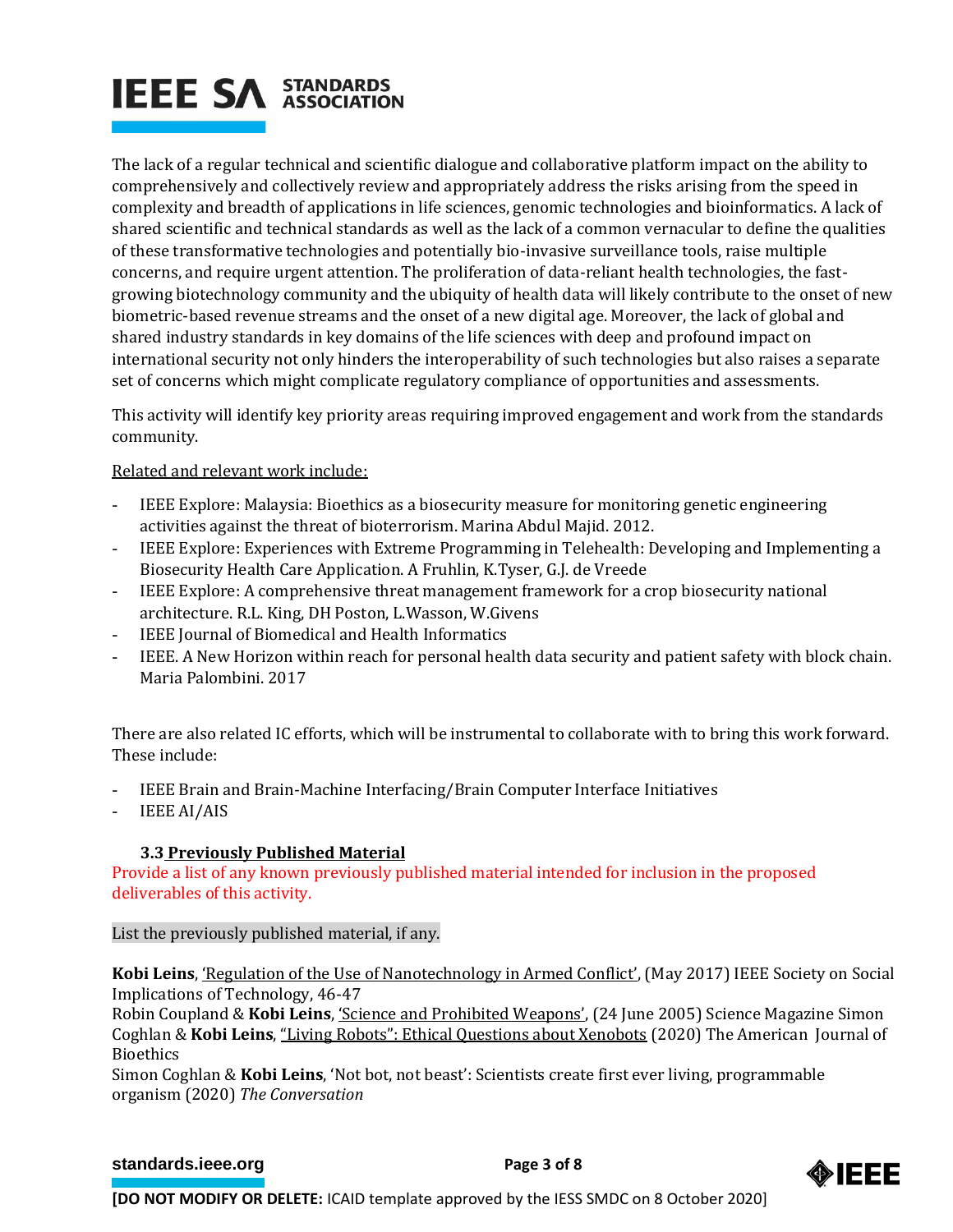Simon Coghlan & **Kobi Leins**, ["Living Robots": Ethical Questions about Xenobots](https://www.tandfonline.com/doi/citedby/10.1080/15265161.2020.1746102?scroll=top&needAccess=true&) (2020) *The American Journal of Bioethics*

Robin Coupland & **Kobi Leins**, ['Science and Prohibited Weapons'](http://science.sciencemag.org/content/308/5730/1841/tab-pdf), (24 June 2005) *Science Magazine* **Filippa Lentzos** (2019) [Re-thinking biological arms control for the 21st Century](https://docs.wixstatic.com/ugd/c28a64_40c33df0dea8425db1fdb313f49d2310.pdf) *Fletcher Security Review* Vol.6(1): 33.

**Filippa, Lentzos** (2020[\) BioPower and Precision Surveillance,](https://link.springer.com/epdf/10.1057/s41292-020-00199-0?sharing_token=bSL2DTrJPbOZj6uxat5gCFxOt48VBPO10Uv7D6sAgHu00V_FjbVoHr1q7n3TTihEb_Lo1aWGAkH5GumUatdYL4sOlZ7RNGWXmDdMj-0HMZW07sCpk7TT44QxKglkvpR3QQ__EtavqGjJ3_gOuiTsR4V_9qeIBK0u2wCDpGHH79QtPLVxMRHqTOVguC8hnLnY) Lockdown Texts Springer **Filippa Lentzos** (2020) How to Protect the world from ultra-targeted biological weapons, Atomic Bulletin,

(Forthcoming, December 2020).

**Filippa Lentzos**[, Laboratories in the cloud,](https://thebulletin.org/2019/07/laboratories-in-the-cloud/) Atomic Bulletin (July 2019).

**Filippa Lentzos**, Michael Goodman, and James Wilson[, Health Security intelligence: Engaging Across](https://www.tandfonline.com/doi/full/10.1080/02684527.2020.1750166)  [Disciplines and Sectors,](https://www.tandfonline.com/doi/full/10.1080/02684527.2020.1750166) Intelligence and National Security 35 (2020) 4

Filippa Lentzos & Guy Reeves Scientists are working vaccines that spread like a disease. What could [possibly go wrong?](https://thebulletin.org/2020/09/scientists-are-working-on-vaccines-that-spread-like-a-disease-what-could-possibly-go-wrong/), Atomic Bulletin (September 2020).

Kelsey Lane Warmbrod, James Revill and **Nancy Connell**. UNIDIR 2020[. Advances in Science and](https://unidir.org/publication/advances-science-and-technology-life-sciences)  [Technology in the Life Sciences. Implications for Biosecurity and Arms Control.](https://unidir.org/publication/advances-science-and-technology-life-sciences)

Richardson, LC, **Nancy D Connell**, SM Lewis, Pauwels E, Murch RS. 2019. Cybersecurity: a call for cooperation in a new threat landscape. Front Bioeng Biotechnol. Jun 6;7:99.

Bowman K, Husbands JL, Feakes D, McGrath PF, **Connell Nancy**, Morgan K. [Assessing the Risks and Benefits](https://www.interacademies.org/publication/assessing-risks-and-benefits-advances-science-and-technology-exploring-potential)  [of Advances in Science and Technology: Exploring the Potential of Qualitative Frameworks](https://www.interacademies.org/publication/assessing-risks-and-benefits-advances-science-and-technology-exploring-potential) (2020). J Health Security Health Secur. May/Jun;18(3):186-194

**Anja Kaspersen**. 2015[. The dark side of the Fourth Industrial Revolution](https://www.weforum.org/agenda/2015/11/the-dark-side-of-the-digital-revolution-and-how-to-avoid-it) – and how to avoid it. World Economic Forum.

**Anja Kaspersen**. 2016[. 3 technologies that will transform warfare.](https://www.weforum.org/agenda/2015/11/the-dark-side-of-the-digital-revolution-and-how-to-avoid-it) World Economic Forum.

# **3.4 Potential Markets Served**

Indicate the main beneficiaries of this work, and what the potential impact might be.

AI enhanced or informed biotechnologies will affect multiple markets, including:

- **o Personalised consumer electronics**
- **o Assistive technologies, including prosthetics and communication devices**
- **o Pharmacology and care delivery technologies**
- **o Clinical diagnoses and therapies**
- **o Defensive and offensive Industrial and military applications**
- **o Biometric technologies**
- **o Insurance**
- **o Immunological research**
- **o Agricultural domain**
- **o Genetic engineering**
- **o Research and development labs**
- **o Cyber biosecurity**

### **3.5 How will the activity benefit the IEEE?**

The IEEE SA is in a unique position to facilitate and change the approach to how we develop, pursue and deliver on health for all – beyond standards – is key to advance technology for the benefit of humanity.

**[standards.ieee.org](http://standards.ieee.org/) EXECUTE: Page 4 of 8** 

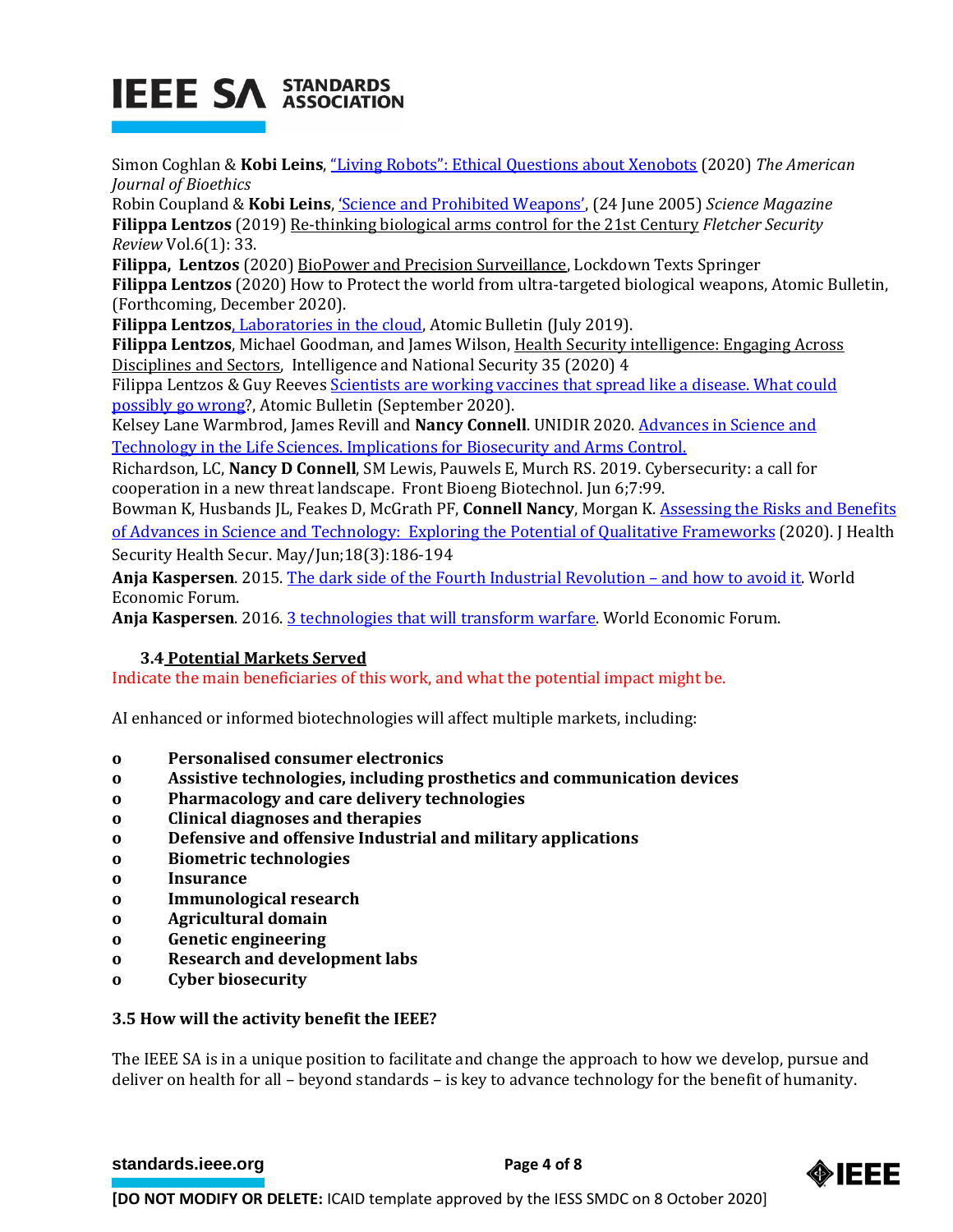This Initiative will position IEEE as a go-to platform for global biosecurity and bioinformatics. It will help IEEE to realise its core vision and move "Beyond Standards" at a critical time for humanity to mitigate unanticipated harm. This project will engender a community-centric co-design practice to formulate ideas on building and sustaining interoperable and trustworthy outcomes (examples: standards, policies, design principles, and creative approaches) for the use of AI and AIS in life sciences, and address increasingly fractured bioinformatics policies and standards amidst unprecedented amount of 'bio data flows'.

In the coming decade, managing the fast and broad technological advances now under way will require new governance structures that draw on individuals and groups with cross-sectoral expertise—from business and academia to politics and defense—to identify emerging security risks and make recommendations for dealing with them, and enable and empower these communities to speak directly with each other to manage and minimize the potential harms and risks of AI and AIS and the life sciences.

# **4. Estimated Timeframe**

Indicate approximately how long you expect this activity to operate to achieve its proposed results (e.g., time to completion of all deliverables).

# **Expected Completion Date11/2022**

IC activities are chartered for two years at a time. Activities are eligible for extension upon request and review by ICCom and the responsible committee of the IEEE SA Board of Governors. Should an extension be required, please notify the ICCom Administrator prior to the two-year mark.

# **5. Proposed Deliverables**

Outline the anticipated deliverables and output from this IC activity, such as documents (e.g., white papers, reports), proposals for standards, conferences and workshops, databases, computer code, etc., and indicate the expected timeframe for each.

The deliverables for this IC activity are expected to include:

- 1. A map of AI based technologies in the biological and health science fields relevant to biosecurity and overview of relevant actors, including in adjacent domains
- 2. An integrated overview of normative frameworks and related standards activities
- 3. Identification of gaps in the existing frameworks, norms and standards and a plan to address these gaps
- 4. Special sessions and workshops focused on the process of developing new standards for responsible innovation of AI and the Life Sciences
- 5. Thought piece(s) for IEEE
- 6. Webinar/podcast with co-chairs and key experts

# **5.1 Open Source Software Development**

*Indicate whether this IC Activity will develop or incorporate open source software in the deliverables. All contributions of open source software for use in Industry Connections activities shall be accompanied by an approved IEEE Contributor License Agreement (CLA) appropriate for the open source license under which the Work Product will be made available. CLAs, once accepted, are irrevocable.*

Will the activity develop or incorporate open source software (either normatively or informatively) in the deliverables?:

**[standards.ieee.org](http://standards.ieee.org/) EXECUTE: Page 5 of 8** 

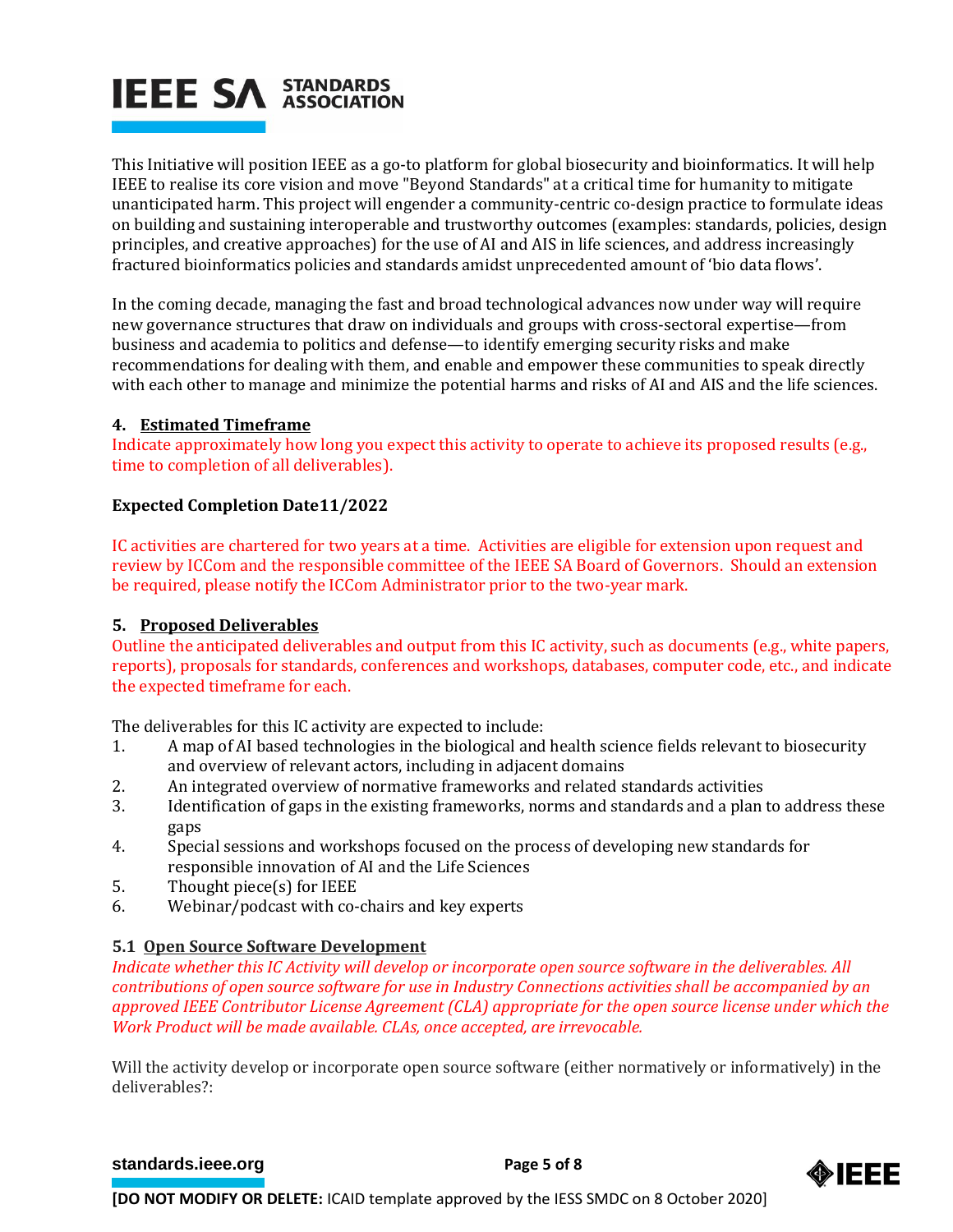Yes, open source software will be used in the deliverables to research, analyze and map related technologies, trends, developments, standards and guidelines.

## **6. Funding Requirements**

Outline any contracted services or other expenses that are currently anticipated, beyond the basic support services provided to all IC activities. Indicate how those funds are expected to be obtained (e.g., through participant fees, sponsorships, government or other grants, etc.). Activities needing substantial funding may require additional reviews and approvals beyond ICCom.

The activity anticipates that there will be funding needed to support selected activities and will develop a budget/funding plan aligned with needs as they are defined by activity members.

### **7. Management and Procedures**

### **7.1 Activity Oversight Committee**

Indicate whether an IEEE committee of some form (e.g., a Standards committee) has agreed to oversee this activity and its procedures.

### **Has an IEEE committee agreed to oversee this activity?** Yes/No

No

If yes, indicate the IEEE committee's name and its chair's contact information.

**IEEE Committee Name:** Committee Name **Chair's Name:** Full Name **Chair's Email Address:** who@where

Additional IEEE committee information, if any. Please indicate if you are including a letter of support from the IEEE Committee that will oversee this activity.

IEEE collects personal data on this form, which is made publicly available, to allow communication by materially interested parties and with Activity Oversight Committee and Activity officers who are responsible for IEEE work items.

### **7.2 Activity Management**

If no Activity Oversight Committee has been identified in 7.1 above, indicate how this activity will manage itself on a day-to-day basis (e.g., executive committee, officers, etc.).

The initiative will establish a global, diverse and multi-disciplinary executive committee and advisory board. The IEEE SA Healthcare and Life Sciences Practice will provide an institutional anchoring to ensure that the long term benefits of this initiative is captured and curated. The IEEE SA will also provide necessary project management support in line with standard practice.

### **7.3 Procedures**

**[standards.ieee.org](http://standards.ieee.org/)**<br> **Page 6** of 8

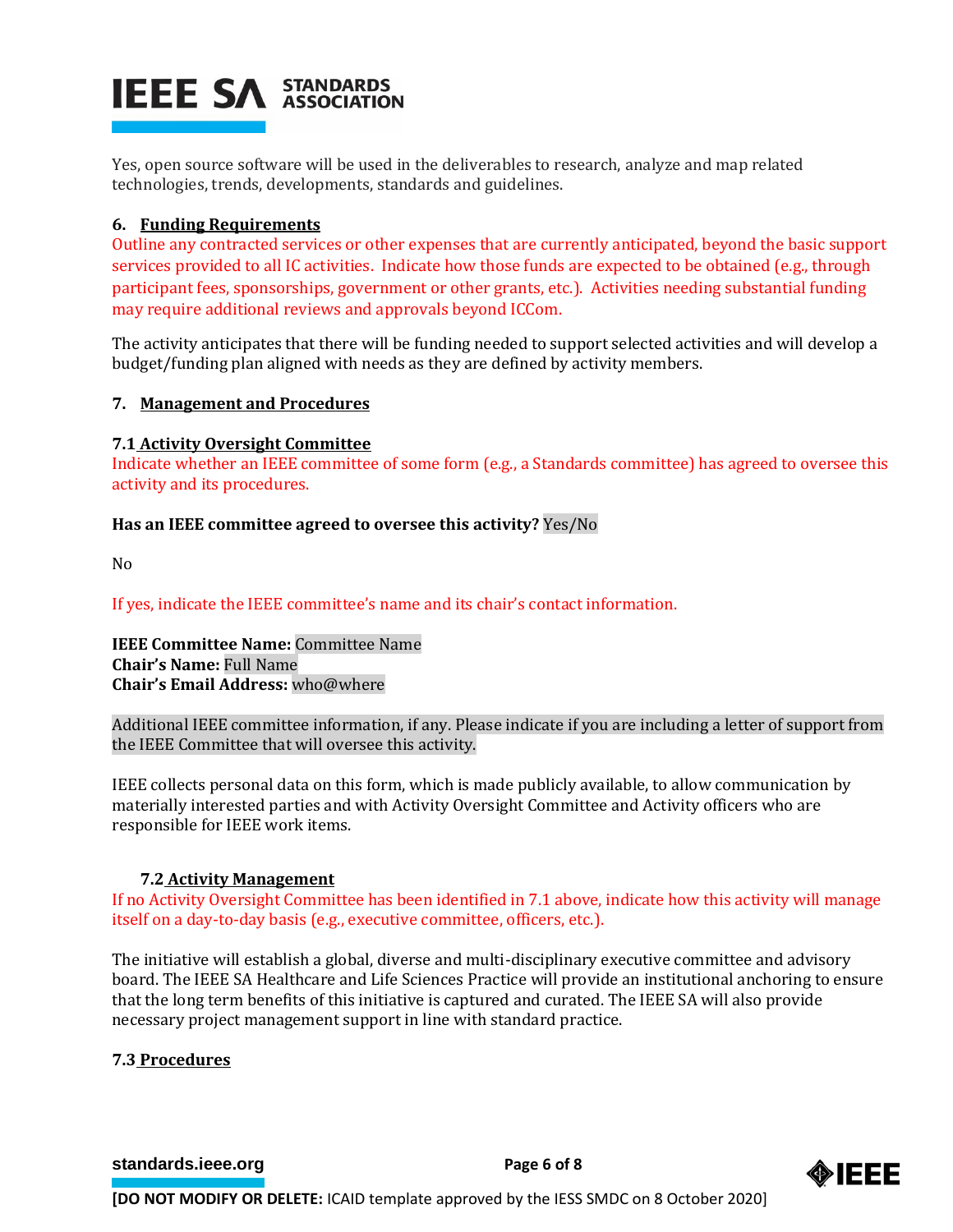

Indicate what documented procedures will be used to guide the operations of this activity; either (a) modified baseline *Industry Connections Activity Policies and Procedures,* (b) Standards Committee policies and procedures accepted by the IEEE SA Standards

Board, or (c) Working Group policies and procedures accepted by the Working Group's Standards Committee. If option (a) is chosen, then ICCom review and approval of the P&P is required. If option (b) or (c) is chosen, then ICCom approval of the use of the P&P is required.

### Specify the policies and procedures document to be used. Attach a copy of chosen policies and procedures.

Modified baseline Industry Connections Activity Policies and Procedures.

#### **8. Participants**

### **8.1 Stakeholder Communities**

Indicate the stakeholder communities (the types of companies or other entities, or the different groups of individuals) that are expected to be interested in this IC activity, and will be invited to participate.

#### Specify types of entities or groups of individuals.

- The IEEE Global Initiative on Ethics of Autonomous and Intelligence Systems
- **EXECUTE:** IEEE P7000 Working Group Members
- United Nations
- World Health Organization
- World Economic Forum
- International Committee of the Red Cross
- Medical Practitioners and Associations
- Corporate groups and representatives.
- Select biotech communities and organisations such as BIO, EuropaBio, IFPMA, PhRMA, International Gene Synthesis Consortium
- **Interpol**
- IAP and National Academies of Sciences
- **Universities**
- $I \cdot I \cdot \cdot I \cdot M$
- Research Labs
- **Governments**

### **8.2 Expected Number of Participants**

Indicate the approximate number of entities (if entity-based) or individuals (if individual-based) expected to be actively involved in this activity.

### Number of entities or number of individuals.

By the time, the IC concludes its initial work, 120 - 150 multidomain experts. Minimum 30-40 individuals within twelve months of first Executive Committee meeting.

#### **[standards.ieee.org](http://standards.ieee.org/)**<br> **Page 7 of 8**



**[DO NOT MODIFY OR DELETE:** ICAID template approved by the IESS SMDC on 8 October 2020]